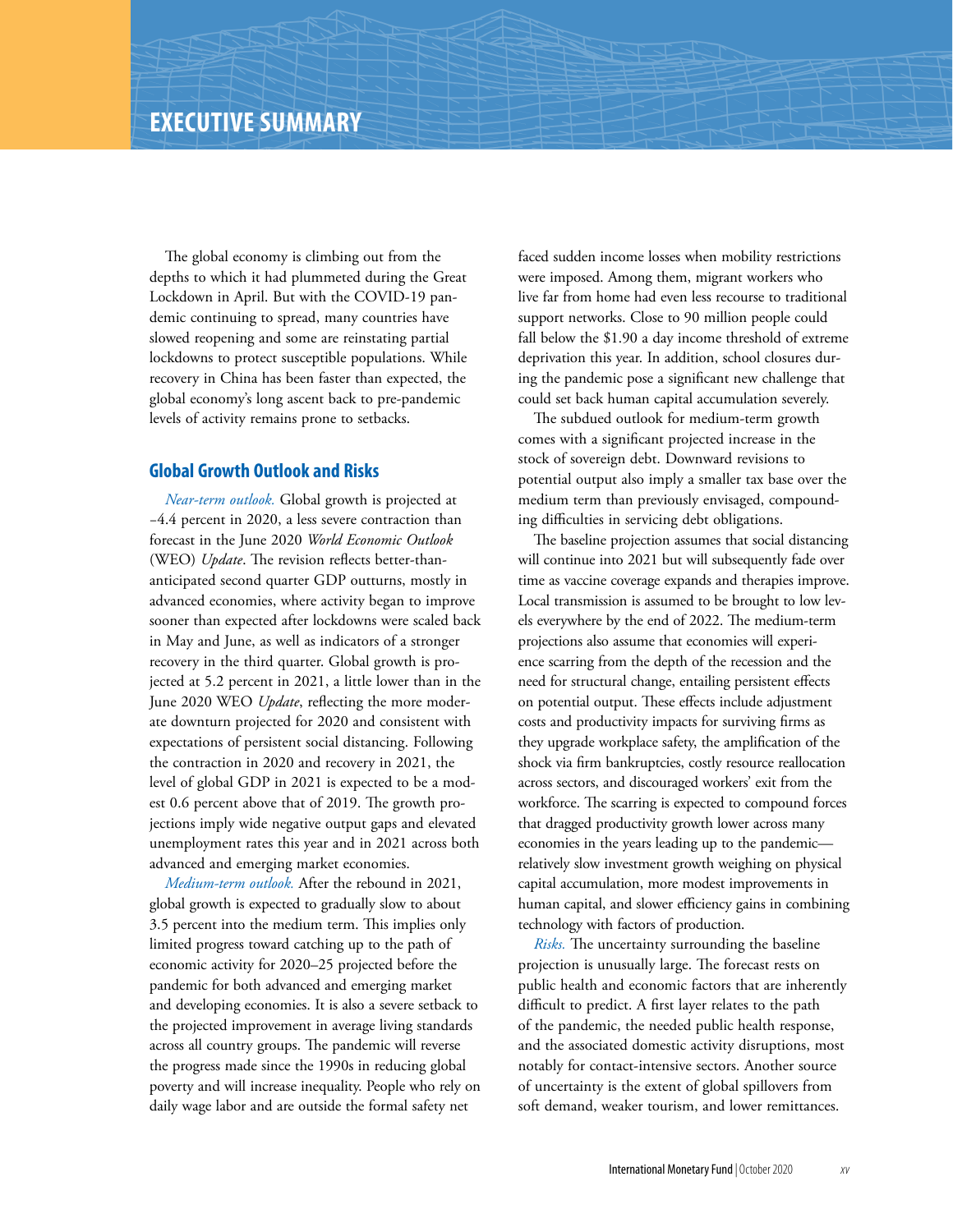A third set of factors comprises financial market sentiment and its implications for global capital flows. Moreover, there is uncertainty surrounding the damage to supply potential—which will depend on the persistence of the pandemic shock, the size and effectiveness of the policy response, and the extent of sectoral resource mismatches.

Progress with vaccines and treatments, as well as changes in the workplace and by consumers to reduce transmission, may allow activity to return more rapidly to pre-pandemic levels than currently projected, without triggering repeated waves of infection. And an extension of fiscal countermeasures into 2021 could also lift growth above the forecast, which factors in only the measures implemented and announced so far.

However, the risk of worse growth outcomes than projected remains sizable. If the virus resurges, progress on treatments and vaccines is slower than anticipated, or countries' access to them remains unequal, economic activity could be lower than expected, with renewed social distancing and tighter lockdowns. Considering the severity of the recession and the possible withdrawal of emergency support in some countries, rising bankruptcies could compound job and income losses. Deteriorating financial sentiment could trigger a sudden stop in new lending (or failure to roll over existing debt) to vulnerable economies. And crossborder spillovers from weaker external demand could amplify the impact of country-specific shocks.

## **Policy Priorities: Near-Term Imperatives, Medium-Term Challenges**

Besides combating the deep near-term recession, policymakers have to address complex challenges to place economies on a path of higher productivity growth while ensuring that gains are shared evenly and debt remains sustainable. Many countries already face difficult trade-offs between implementing measures to support near-term growth and avoiding a further buildup of debt that will be hard to service down the road, considering the crisis's hit to potential output. Policies to support the economy in the near term should therefore be designed with an eye to guiding economies to paths of stronger, equitable, and resilient growth.

Tax and spending measures should privilege initiatives that can help lift potential output, ensure participatory growth that benefits all, and protect the vulnerable. The additional debt incurred to finance such endeavors is more likely to pay for itself down the road by increasing

the size of the economy and future tax base than if the borrowing were done to finance ill-targeted subsidies or wasteful current spending. Investments in health, education, and high-return infrastructure projects that also help move the economy to lower carbon dependence can further those objectives. Research spending can facilitate innovation and technology adoption—the principal drivers of long-term productivity growth. Moreover, safeguarding critical social spending can ensure that the most vulnerable are protected while also supporting near-term activity, given that the outlays will go to groups with a higher propensity to spend their disposable income than more affluent individuals. In all instances, adhering to the highest standards of debt transparency will be essential to avoid future rollover difficulties and higher sovereign risk premiums that raise borrowing costs across the economy.

Given the global nature of the shock and common challenges across countries, strong multilateral efforts are needed to fight the health and economic crisis. A key priority is funding advance purchase commitments at the global level for vaccines currently under trial to incentivize rapid scaling up of production and worldwide distribution of affordable doses (for example, by bolstering multilateral initiatives for vaccine development and manufacture, including the Coalition for Epidemic Preparedness Innovations and Gavi, the Vaccine Alliance). This is particularly important given the uncertainty and risk of failure in the search for effective and safe vaccines. A related priority is to help countries with limited health care capacity.

Beyond assistance with medical equipment and know-how, several emerging market and developing economies—in particular low-income countries—require support from the international community through debt relief, grants, and concessional financing. Where debt restructuring is needed, creditors and low-income-country and emerging market borrowers should quickly agree on mutually acceptable terms. The global financial safety net can further help countries deal with external funding shortfalls. Since the onset of the crisis, the IMF has expeditiously provided funding from its various lending facilities to about 80 countries at unprecedented speed.

For many countries, sustaining economic activity and helping individuals and firms most in need—while ensuring that debt remains sustainable—is a daunting task, given high public debt, the spending needs triggered by the crisis, and the hit to public revenues. Governments should do all that they can to combat the health crisis and mitigate the deep downturn while